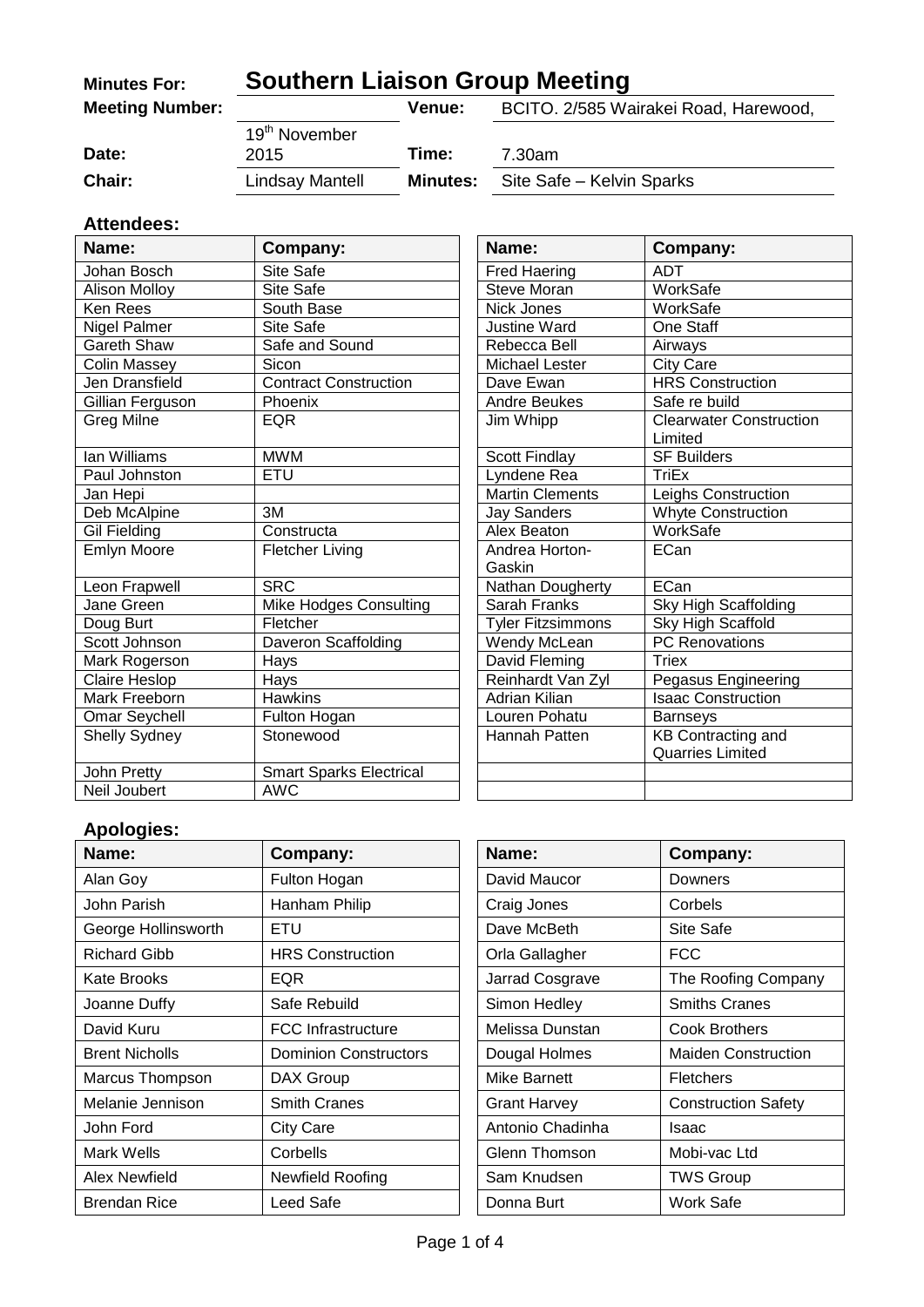| Name:                 | Company:                  | Name:                 | <b>Company:</b> |
|-----------------------|---------------------------|-----------------------|-----------------|
| Kanei Johnson         | AGL                       | Nik Buffham           | Lighting Co     |
| Tanya Reeves          | The Roofing company       |                       |                 |
| Allie Jarvis          | EQC.                      | <b>Richard Willis</b> |                 |
| <b>Alastair Miles</b> | <b>Miles Construction</b> | Monique Hudson        | <b>Stile</b>    |
| <b>Trevor Hilston</b> | Orion                     | Pip Matenga           | Kone            |

| Name:                 | Company:    |
|-----------------------|-------------|
| Nik Buffham           | Lighting Co |
|                       |             |
| <b>Richard Willis</b> |             |
| Monique Hudson        | Stile       |
| Pip Matenga           | Kone        |

# **Agenda:**

- **1. Welcome: A Big thanks to BCITO for the use of the room and for providing breakfast. It is very much appriciated**
- **2. Introductions:**

| <b>Item</b>                                                                                                                                                                                 | <b>Action</b>                                                                                 |
|---------------------------------------------------------------------------------------------------------------------------------------------------------------------------------------------|-----------------------------------------------------------------------------------------------|
| Introduction of attendees.<br>(Please ensure your details<br>are recorded on the<br>attendee list).                                                                                         |                                                                                               |
| General introduction<br>around the room                                                                                                                                                     | Have a look at this link for the Site Safe National Certificate in                            |
| Thanks to BCITO for<br>breakfast                                                                                                                                                            | <b>Construction Safety</b><br>http://www.sitesafe.org.nz/Category?Action=View&Category_id=929 |
| <b>Alison Molloy Site Safe</b><br>CEO briefly updated the<br>forum of Site Safes<br>direction and future                                                                                    |                                                                                               |
| <b>Paul Johnston ETU.</b><br>Mentioned the 5 year<br>anniversary of the Pike<br><b>River Disaster, All</b><br>attendees stood and<br>observed a minutes silence<br>in memory of the victims |                                                                                               |

### **3. Matters Arising from Previous Minutes:**

| Item | <b>Action</b> |
|------|---------------|
| None |               |
|      |               |
|      |               |
|      |               |
|      |               |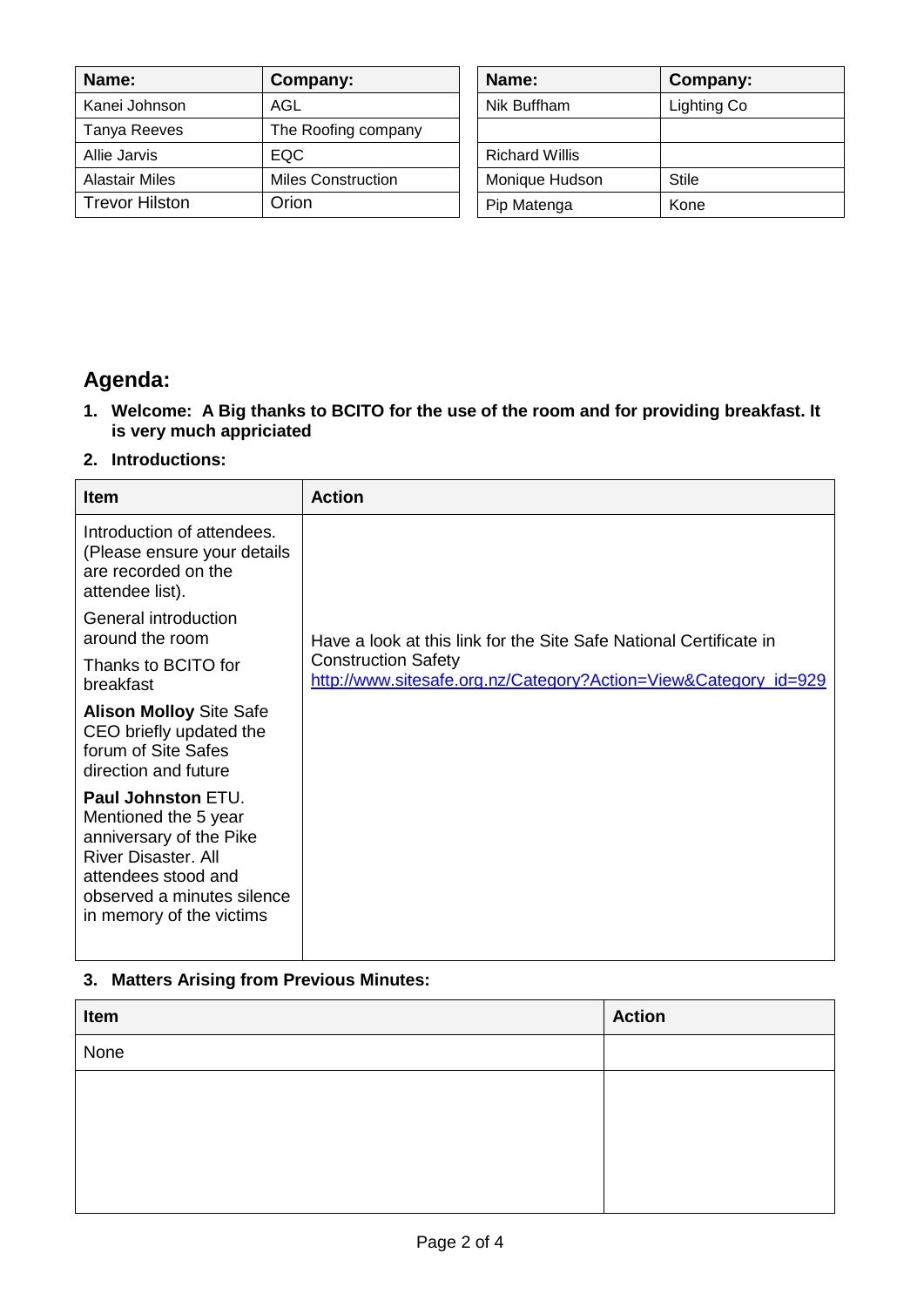| <b>Action</b>                                              |                                                                                                                                   |
|------------------------------------------------------------|-----------------------------------------------------------------------------------------------------------------------------------|
| Mark Freeborn gave an update on the Rebuild Safety Charter | Go to the Rebuild Safety<br>Forum web site and keep<br>up to date with the regular<br>newsletters<br>http://safetycharter.org.nz/ |

### **5.**

| <b>Work Safe Update</b>                                                                                                                                                                                                                                                                                             | <b>Action</b>                                                                                       |
|---------------------------------------------------------------------------------------------------------------------------------------------------------------------------------------------------------------------------------------------------------------------------------------------------------------------|-----------------------------------------------------------------------------------------------------|
| Steve Moran and Nick Jones gave an update and<br>advised that inspectors will be looking at dust<br>issues on sites over the up and coming months,<br>along with the normal issues At the new Southern<br>Liaison Group Work Safe will be giving a<br>presentation on the new Health and Safety at Work<br>Act 2015 | Please keep up to date by visiting<br>the WorkSafe web site<br>http://www.business.govt.nz/worksafe |

#### **6. ACC Update**

|                                                                                                                                                                | <b>Action</b>                                                                              |
|----------------------------------------------------------------------------------------------------------------------------------------------------------------|--------------------------------------------------------------------------------------------|
| Mike Flanagan gave a an update from ACC. Please feel free<br>to make contact with Mike for a copy of the statistics he<br>presented michael.flanagan@acc.co.nz | Also visit the ACC web site<br>for a wealth if ACC<br>information<br>http://www.acc.co.nz/ |

#### **7. Environment Canterbury Update**

|                                                               | <b>Action</b>                |
|---------------------------------------------------------------|------------------------------|
| Andrea Horton-Gaskin and Nathan Dougherty gave an update from | For additional Information   |
| ECan and in particular how construction work can affect the   | vist the ECan web site       |
| environment Please feel free to contact ECan for further      | http://ecan.govt.nz/pages/ho |
| information                                                   | me.aspx                      |

## **8. Guest Speakers: Nigel Palmer (Site Wise) and Lyndene Rea (TriEx)**

|                                                                                                                                                                           | <b>Action</b>                                                                                                                                       |
|---------------------------------------------------------------------------------------------------------------------------------------------------------------------------|-----------------------------------------------------------------------------------------------------------------------------------------------------|
| Nigel Palmer from Site Safe presented the Site Wise contractor<br>HSE prequalification system                                                                             | For additional information<br>Please contact Nigel at<br>npalmer@sitesafe.org.nz<br>or visit the website<br>http://www.sitesafe.org.nz/<br>sitewise |
| Lyndene Rea from TriEx presented on the importance of Health<br>Monitoring in the work place and touched on Question 10 in Site<br>Wise which addresses Health Monitoring | For additional information<br>please email Lyndene<br>lyndene.rea@triex.co.nz                                                                       |